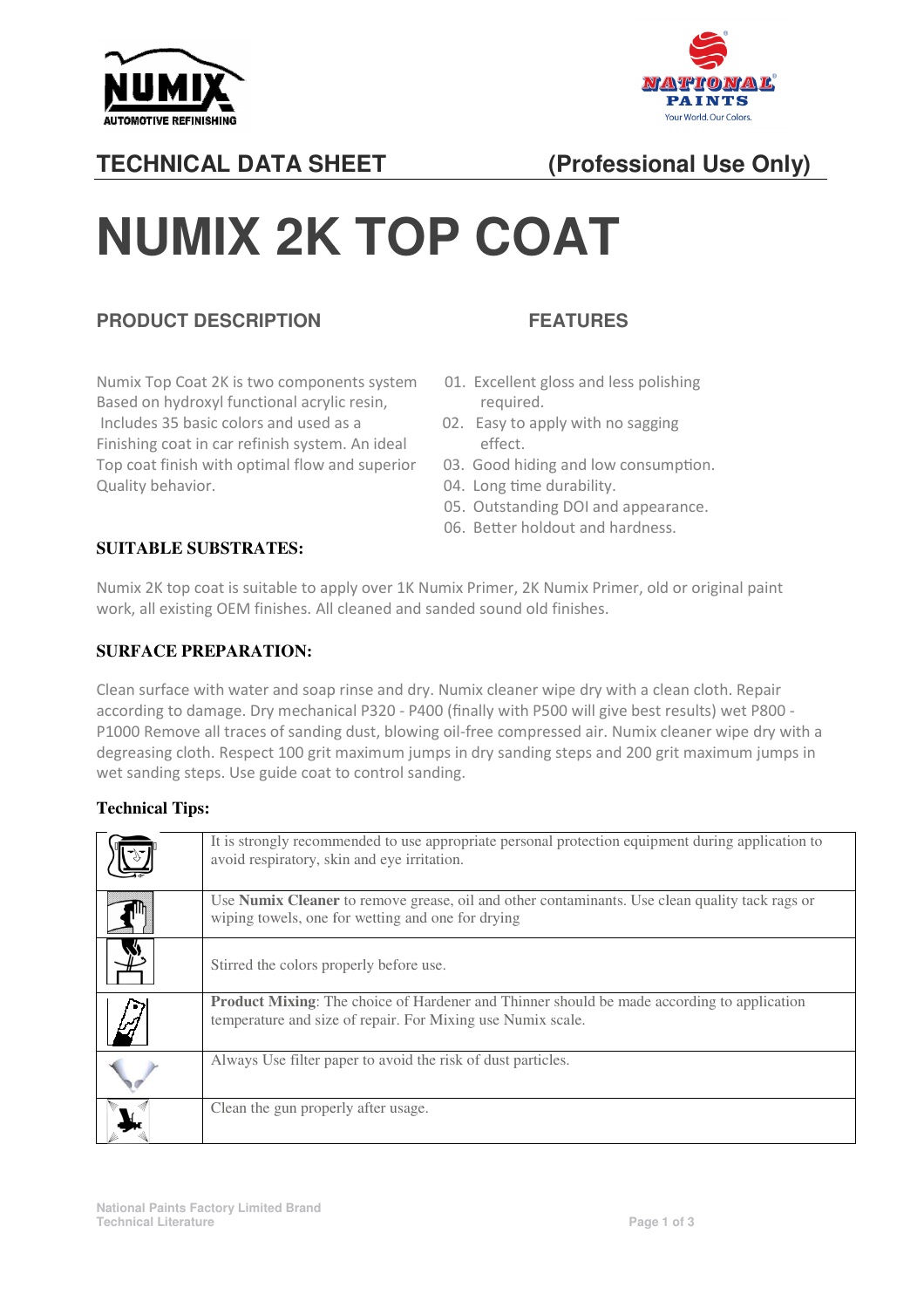



# **TECHNICAL DATA SHEET (Professional Use Only)**

| <b>TECHNICAL DATA</b>             |                                                                    |  |  |  |  |  |  |
|-----------------------------------|--------------------------------------------------------------------|--|--|--|--|--|--|
|                                   | As per, RAL, BS, NCS shade card, (Special color can be prepared on |  |  |  |  |  |  |
| Color                             | request)                                                           |  |  |  |  |  |  |
| Finish                            | Glossy (96 – 98 @ 60 $^{\circ}$ ).                                 |  |  |  |  |  |  |
| Viscosity $(25^{\circ}C)$         | Approx. 8.75 Poise                                                 |  |  |  |  |  |  |
| Specific Gravity                  | Variable and dependable on the color                               |  |  |  |  |  |  |
| Solid by Weight %                 | Dependable on the color                                            |  |  |  |  |  |  |
| <b>Theoretical Spreading Rate</b> | $6 - 8$ M2/Lit                                                     |  |  |  |  |  |  |
| Drying time                       | Dependable on the hardener                                         |  |  |  |  |  |  |
| <b>Flash Point</b>                | Approx $22^{\circ}$ C                                              |  |  |  |  |  |  |
| Volatile organic compounds (VOC)  | $414$ g/L                                                          |  |  |  |  |  |  |

#### **PRODUCT PREPARATION:**

|                            |                                                          |                   | Mix By Volume |             |                                                                  |                   |           |             |  |
|----------------------------|----------------------------------------------------------|-------------------|---------------|-------------|------------------------------------------------------------------|-------------------|-----------|-------------|--|
| <b>Mixing ratio</b>        | Numix 2K Top Coat                                        |                   |               | 2           |                                                                  |                   |           |             |  |
|                            |                                                          | Numix 2K Hardener |               |             |                                                                  |                   |           |             |  |
|                            | 20-30%<br>Numix 2K Thinner                               |                   |               |             |                                                                  |                   |           |             |  |
| Pot life at 25°C           | 5Hrs                                                     |                   |               |             |                                                                  |                   |           |             |  |
|                            | DIN <sub>4</sub>                                         |                   |               | $26 - 30s$  |                                                                  |                   |           |             |  |
| Spray viscosity at 25°C    | FORD <sub>4</sub>                                        |                   | $26 - 30s$    |             |                                                                  |                   |           |             |  |
|                            | <b>AFNOR 4</b>                                           |                   |               | $28 - 32s$  |                                                                  |                   |           |             |  |
|                            | Type of Gun                                              |                   |               | Nozzle Size | Distance                                                         |                   | Pressure  |             |  |
| Spray equipment            | <b>Gravity Feed</b>                                      |                   |               | $1.4 - 1.5$ | 15-20                                                            |                   | $3-4$ bar |             |  |
|                            | Suction feed                                             |                   |               | $1.4 - 1.5$ | $15 - 20$                                                        |                   |           | $3-4bar$    |  |
|                            | <b>HVLP</b>                                              |                   |               | $1.3 - 1.4$ | 15-20                                                            |                   | 2 bar     |             |  |
| <b>Number of coats</b>     | 2-3 Coats                                                |                   |               |             |                                                                  |                   |           |             |  |
| <b>Flash time</b>          | 5-10 min between coats or wet-in-wet 15 min before bake. |                   |               |             |                                                                  |                   |           |             |  |
| <b>DFT</b>                 | 30-35 microns $\approx$ 1.4 mils. Depends No. of coats   |                   |               |             |                                                                  |                   |           |             |  |
|                            | 2K Hardeners                                             |                   | L10           | L20         | S2030                                                            | M30               |           | Fully cured |  |
|                            |                                                          |                   |               |             |                                                                  |                   |           |             |  |
| Drying time $25^{\circ}$ C | Surface Dry                                              |                   | 10 min.       | $15$ min.   | 45 min.                                                          | $01$ hrs          |           |             |  |
|                            | <b>Tack Free</b>                                         |                   | 20 min.       | $01$ hrs.   | $2\frac{1}{2}$ hrs                                               | 03 hrs.           |           | 7 Days      |  |
|                            | Hard Dry                                                 |                   | 03 hrs.       | 06 hrs.     | 11 hrs.                                                          | 12 hrs.           |           |             |  |
|                            | Distance                                                 |                   |               |             | Half Power Full Power <sup>*</sup> Guideline form short / Medium |                   |           |             |  |
| <b>IR Drying</b>           | 80 cm.                                                   | $5 \text{ min.}$  |               | 15-20 min.  |                                                                  | wave IR equipment |           |             |  |